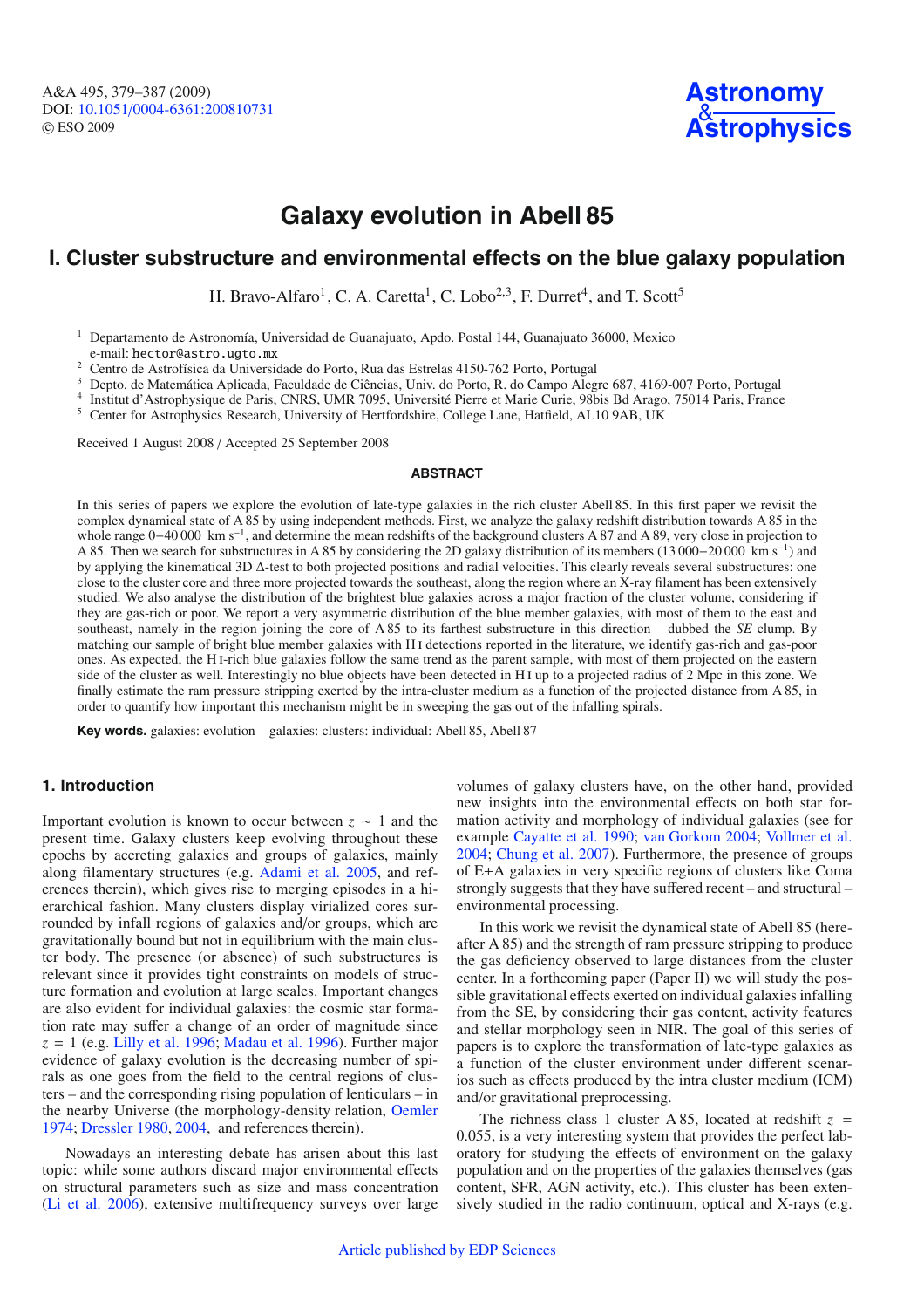[Durret et al. 1998b](#page-8-11); [Giovannini et al. 1999;](#page-8-12) [Kempner et al.](#page-8-13) [2002](#page-8-13); [Durret et al. 2005\)](#page-8-14). Many works have revealed a dynamically young system undergoing several mergings. For example, [Kempner et al.](#page-8-13) [\(2002\)](#page-8-13) proposed the existence of two subclusters around the inner part of A 85, and studied one of them based on Chandra observations; they report a subcluster much less massive than A 85, merging with the latter from the south. Two other Abell clusters, A 87 and A 89, are very close in projection to A 85 [\(Abell et al. 1989](#page-8-15)). [Durret et al.](#page-8-11) [\(1998b\)](#page-8-11) concluded that A 89 is rather constituted by two *sheets* of galaxies on the background, while A 87 would not be a separate cluster but rather a series of individual groups moving into the main body of A 85 from the SE. The global cluster orientation, as traced by X-rays and by the optical galaxy distribution, indicates an elongation towards the A 87 region, at a position angle of 160◦, coincident with the large scale structure in which the cluster is embedded. This elongation also coincides with the orientation of the southern X-ray filament seen in different surveys.

We follow a systematic strategy to detect substructures around A 85 based on a thorough analysis applied to a large set of optical photometric and spectroscopic data (described in Sect. [2\)](#page-1-0). Our first approach is based on revisiting the galaxy redshift distribution in the direction of A 85, up to 40 000 km s<sup>-1</sup> (*z* ∼ 0.133), and identifying the different systems along the line of sight (Sect. [3.1\)](#page-1-1). We then probe, in Sect. [3.2,](#page-2-0) the 2D spatial distribution of the member galaxies of A 85 in the same field of view. For a better assessment of three-dimensional substructures, we perform a 3D kinematical analysis of the cluster making use of the  $\Delta$ -test [\(Dressler & Shectman 1988](#page-8-16)), which is one of the most sensitive algorithms to trace substructures. This is described in Sect. [3.3.](#page-3-0) As a complementary method for probing substructures, we carry out an analysis of the distribution of the brightest blue galaxies in A 85 (in Sect. [3.4\)](#page-3-1), considering if they are H<sub>I</sub>-rich or poor by matching positions with H i detections reported previously in the literature. We discuss in Sect. [4](#page-5-0) the results yielded by the different methods and trace a scenario of galaxy evolution in A 85 where ram pressure seems to have played an important role in the evolution of the bright blue galaxies. This is supported by our estimates of the strength of ram pressure stripping as a function of the projected distance from the cluster center. We summarize our results in Sect. [5.](#page-7-0)

Throughout this paper we assume  $\Omega_M = 0.3$ ,  $\Omega_{\Lambda} = 0.7$ , and  $H_0 = 75$  km s<sup>-1</sup> Mpc<sup>-1</sup>. In this cosmology, the scale is 10' = 0.6 Mpc at the cluster mean redshift.

# <span id="page-1-0"></span>**2. Observational data**

<span id="page-1-2"></span>We obtained position and optical magnitude data for galaxies in the A 85/87/89 complex from the SuperCOSMOS Science Archive, available from the Royal Observatory of Edinburgh<sup>[1](#page-1-2)</sup>. The area covers a region of 50 arcmin radius around the center of A 85, taken as the position of its cD galaxy, MCG-02- 02-086, which also coincides with the peak of the X-ray emission of the cluster. Magnitudes in  $b<sub>J</sub>$  and  $r<sub>F</sub>$  bands came from the digitization of UKST Survey plates (IIIa-J + GG395 and IIIa-F + OG590, respectively) by the SuperCOSMOS machine, using 10  $\mu$ m size pixels (0.67") [\(Hambly et al. 2001b](#page-8-17)). These magnitudes were placed on an absolute scale using SDSS-EDR [\(Stoughton et al. 2002\)](#page-8-18), EIS [\(Arnouts et al. 2001](#page-8-19)) and ESO-Sculptor Survey [\(Arnouts et al. 1997](#page-8-20)) data, and are good to about 0.1 mag (rms). Note that a new calibration has been applied that supersedes the original SuperCOSMOS Sky Survey. The detection limit of SuperCOSMOS data is estimated to be about  $b<sub>J</sub> = 20.5$  and  $r<sub>F</sub> = 19.5$ , at a completeness level above 95%, while the astrometry is accurate to better than  $0.3$ " in both right ascension and declination [\(Hambly et al. 2001a](#page-8-21)).

This photometric catalogue was then matched with radial ve-locity data from the compilation of [Andernach et al.](#page-8-22)  $(2005)^2$  $(2005)^2$  $(2005)^2$ , the largest compilation of velocities for Abell cluster member galaxies to date. For the A 85/87/89 complex (the area inside a radius of 50 arcmin around the center of A 85) this compilation contains 1693 entries, including multiple observations for most of the members. After discarding measurements with large deviations we averaged the radial velocities for each galaxy. This resulted in redshifts for 574 galaxies in the area of the A 85/87/89 complex in the range  $0-40000 \text{ km s}^{-1}$ . In the range 13 000−20 000 km s<sup>-1</sup>, corresponding to A 85 (e.g. [Durret et al.](#page-8-23) [1998a](#page-8-23)), the compilation yields 367 redshifts for member galaxies. We found a match of 98.9% between these galaxies and SuperCOSMOS data.

In order to study the global H<sub>I</sub> content in  $A 85$  we consider the positions of twelve HI-detected galaxies in this cluster recently reported by [Bravo-Alfaro et al.](#page-8-24) [\(2008\)](#page-8-24). This was obtained from an H<sub>I</sub> survey of a region of about  $1.5 \times$ 1.5 degrees centered on A 85, observed with the VLA in its C-configuration, pointing the array at multiple positions and central frequencies. In this fashion the whole complex A 85/87/89 has been homogeneously surveyed with an average noise of rms ~ 0.25 mJy beam<sup>-1</sup>, within the velocity range 14 580−18 440 km s−1. These observations have, on average, an H<sub>I</sub> mass detection threshold of  $7 \times 10^8$   $M_{\odot}$ , corresponding to a  $6\sigma$  detection level. More details on the observations, on the complex data reduction process, and the gaseous properties of individual galaxies will soon appear (van Gorkom et al., in prep.).

#### <span id="page-1-1"></span>**3. Results on the galaxy distribution**

# 3.1. The velocity distribution towards A 85

We revisit the velocity distribution in the direction of A 85 by analyzing the redshift catalogue compiled in Sect. [2.](#page-1-0) The distribution of these radial velocities is shown in Fig. [1.](#page-2-1) As expected there are many concentrations of galaxies along this line of sight. The most remarkable one is the A 85 spike, within the velocity range 13 000−20 000 km s−1. This peak corresponds to 64% of the galaxies in the cone. We find a biweight mean radial velocity of  $16\,583$  (+60, -52) km s<sup>-1</sup> and a velocity dispersion of  $1122$  $(+54, -54)$  km s<sup>-1</sup> for the 367 member galaxies in this sys-tem, using a robust statistical (ROSTAT) estimation [\(Beers et al.](#page-8-25) [1990\)](#page-8-25). Their velocity distribution, enlarged in Fig. [2,](#page-2-2) is not far from a Gaussian. It shows a small positive skewness of 0.11, probably because of the small sub-peak between 19 000 and 20 000 km s−1. Most of the galaxies in this velocity sub-peak have positions coincident with a subcluster located in the western region of A85, that may be infalling into the main cluster. The kurtosis of the distribution is also positive (0.49), revealing a slightly peaked shape.

<span id="page-1-3"></span>The next two prominent peaks along the line of sight to A 85, at 23 500 and 28 500 km s<sup>-1</sup> respectively, whose centers are projected in the direction of A 89 (especially the former one), refer to the near and remote sheets identified by [Durret et al.](#page-8-11) [\(1998b](#page-8-11)). Our sample consists of 77 and 48 galaxies for these

<sup>1</sup> <http://surveys.roe.ac.uk/ssa/index.html>

Most of the data for A 85 in this compilation comes from [Beers et al.](#page-8-26) [\(1991\)](#page-8-26); [Malumuth et al.](#page-8-27) [\(1992\)](#page-8-27); [Durret et al.](#page-8-23) [\(1998a](#page-8-23)); Christlein & Zabludoff [\(2003\)](#page-8-28); [Smith et al.](#page-8-29) [\(2004\)](#page-8-29) and SDSS [\(Stoughton et al. 2002](#page-8-18)).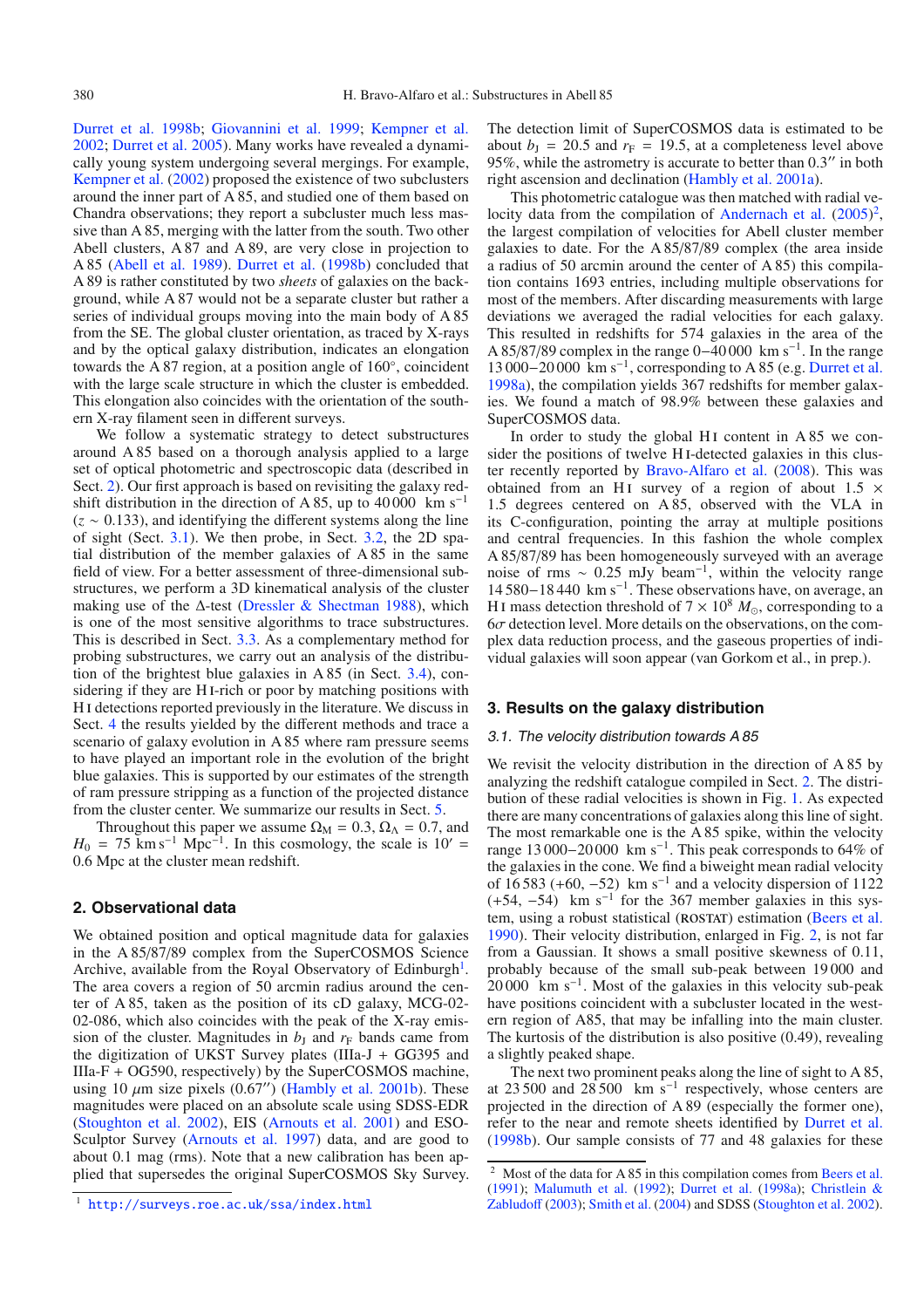<span id="page-2-1"></span>

**[Fig. 1.](http://dexter.edpsciences.org/applet.php?DOI=10.1051/0004-6361:200810731&pdf_id=1)** Histogram showing the distribution of 574 velocities in the region of the A 85/87/89 complex. The most conspicuous concentrations are marked according to their cluster and/or group association.

<span id="page-2-2"></span>

**[Fig. 2.](http://dexter.edpsciences.org/applet.php?DOI=10.1051/0004-6361:200810731&pdf_id=2)** Histogram showing the velocity distribution of galaxy-members of A 85, within the range 13 000−20 000 km s−1.

two structures, respectively. The last peak ( $\sim$ 39000 km s<sup>-1</sup>) is centered on the A 87 region. This is most probably the system of ga[laxies associated with the A 87 cluster identified by](#page-8-15) Abell et al. [\(1989](#page-8-15)). A 87 is a distance class 5 cluster, which, following Abell's estimation, corresponds to about 39 000 km s−<sup>1</sup> on average  $(z \sim 0.131)$ . With 32 member galaxies, the ROSTAT calculation gives a biweight mean of 39 014 (+113, -143) km s<sup>-1</sup> and a velocity dispersion of 737 (+259,  $-110$ ) km s<sup>-1</sup> for this system of galaxies.

In general, our values of central velocity and velocity dispersion are in good agreement with recent works, for instance that of [Christlein & Zabludo](#page-8-28)ff [\(2003\)](#page-8-28). In spite of a slight difference in the velocity range we consider (13 000−20 000 km s−<sup>1</sup>

<span id="page-2-3"></span>

**[Fig. 3.](http://dexter.edpsciences.org/applet.php?DOI=10.1051/0004-6361:200810731&pdf_id=3)** Iso-density contours drawing the distribution of galaxies in the direction of A 85; red thin contours in the background correspond to all galaxies with magnitudes  $b<sub>J</sub> < 20.5$ . Black thick contours indicate the distribution of the 367 members of A 85 (13 000–20 000 km s<sup>-1</sup>). Main clusters and substructures of A 85 are indicated.

against 13 423–19 737 km s<sup>-1</sup> in their work), our systemic velocity (16 583 km s<sup>-1</sup>) is consistent with theirs (16 607 km s<sup>-1</sup>). Instead, a small difference is seen between our reported velocity dispersion (1122 km s<sup>-1</sup>) and Christlein & Zabludoff's value (993 km s−1), likely due to our larger velocity range and sample of galaxies (367 in this work against 280 in theirs).

#### <span id="page-2-0"></span>3.2. The 2D galaxy distribution in A 85

To better understand the structure of A 85 we constructed an isodensity contour map for the cluster members, i.e., those 367 galaxies with radial velocities in the range 1[3](#page-2-3) 000−20 000 km s<sup>-1</sup>. This is shown in Fig. 3 with black contours. The galaxies were counted within square cells of 4.1' side, each cell displaced only half of its size from the previous one in order to smooth the contours. This provides a resolution of about 0.125 Mpc at the distance of A 85. The plotted contours correspond to 3, 5, 7, 9 and 11 galaxies per cell (the lowest level corresponds to  $0.2$  galaxies/arcmin<sup>2</sup>, while the peak reaches 0.8 galaxies/arcmin<sup>2</sup>). These contours are superimposed on the isodensity map of all galaxies with magnitudes  $b<sub>J</sub> < 20.5$ in the A 85/87/89 complex area (red contours). The A 89 concentration appears only in red contours, whereas the A 87 region presents a superposition of two structures. These structures are the A 87 cluster (at 39 000 km s<sup>-1</sup>, seen in red contours) and, slightly displaced to the south, an infalling subcluster of A 85 (seen in black contours and labeled *SE* in Fig. [3\)](#page-2-3), the latter coincident with one of the clumps found by [Durret et al.](#page-8-11) [\(1998b](#page-8-11)) in the filament region.

The black isodensity contours constitute the first galaxy density map of A 85 built exclusively with galaxy members. It reveals three significant peaks: the first represents the core of the main cluster (indicated with *A85* in the figure), nearly coincident with the cD galaxy; a secondary peak is coincident with the Southern Blob (*SB* as in [Kempner et al. 2002\)](#page-8-13); and a third, and less conspicuous one, appears some 35' (about 2.1 Mpc) to the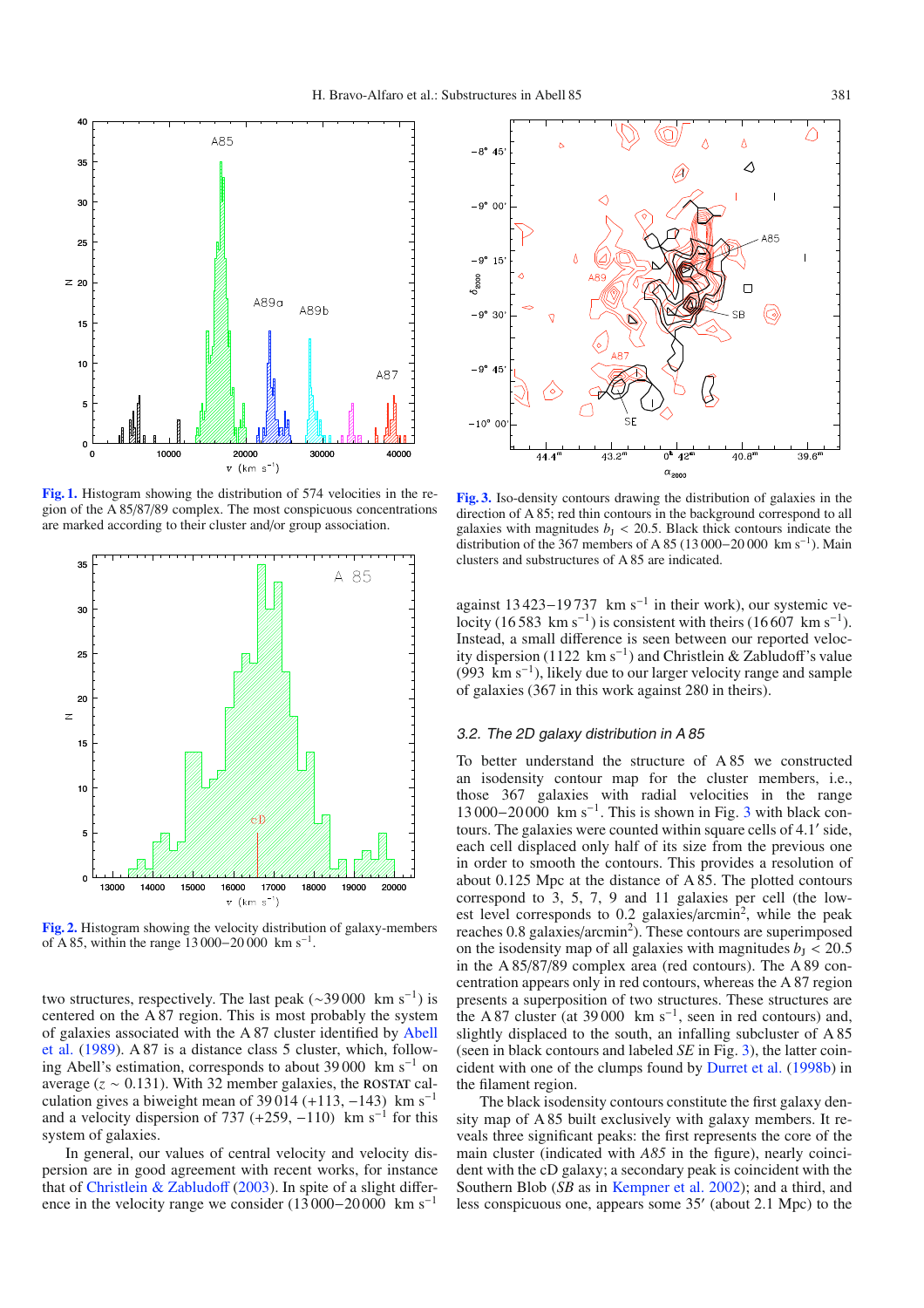<span id="page-3-2"></span>

**[Fig. 4.](http://dexter.edpsciences.org/applet.php?DOI=10.1051/0004-6361:200810731&pdf_id=4)** Substructures detected around A 85 following the kinematical analysis of the  $\delta$  parameter. Larger black circles indicate higher probabilities of the presence of substructures. The most conspicuous substructures detected are indicated. The red cross marks the cluster center, coincident with the cD.

south-east of the cluster center (indicated as *SE* in the figure), which corresponds to the subcluster superposed on A 87 already mentioned above. We analyze in more detail this *SE* subcluster in the next section.

#### <span id="page-3-0"></span>3.3. The 3D Δ-test

As pointed above the galaxy density map of A 85 members with velocities between 13 000 and 20 000 km s<sup>-1</sup> already shows a non-uniform distribution. Now we move a step forward in quantifying the presence of substructures by applying a more powerful statistical test that considers both positions and velocities. One of the most sensitive algorithms proposed in the literature (e.g. [Pinkney et al. 1996](#page-8-30)) is the  $\Delta$ -test proposed by Dressler & Shectman [\(1988\)](#page-8-16), which searches for deviations of the local velocity mean and dispersion from the global values. These statistics produce a deviation measure ( $\delta$  parameter) for each galaxy, which can be used to find subclumps of "deviant" galaxies:

$$
\delta^2 = \frac{(N_{\text{neighbour}} + 1)}{\sigma^2} [(v_{\text{local}} - v)^2 + (\sigma_{\text{local}} - \sigma)^2]
$$
 (1)

where  $N_{\text{neighbour}}$  is the number of neighbors used to estimate the local mean velocity ( $v_{\text{local}}$ ) and velocity dispersion ( $\sigma_{\text{local}}$ ), while v and  $\sigma$  are the global mean velocity and velocity dispersion, respectively.

A correlated spatial and kinematic variation, i.e., the presence of a region (RA, Dec) containing several galaxies that deviate from the global kinematic values, indicates a high probability of substructure in this zone. In the following discussion we indicate these clumps of galaxies as showing high *kinematical deviations* from the global behavior. The cumulative value of δ for the entire cluster  $(\Delta)$  can be compared to Monte Carlo simulations to estimate the confidence level of the general deviation of the cluster.

We applied the  $\Delta$  statistics to the 367 members of A 85, using  $N_{\text{neighbor}} = 10$ , and the corresponding results are shown in Fig. [4](#page-3-2) (we obtained similar solutions with values of  $N_{\text{neighbour}} = 15$ ,

19 ≈  $\sqrt{N}$ , and 37 ≈ *N*/10). In Fig. [4](#page-3-2) each galaxy is marked by a circle with a size proportional to  $\delta$  (instead of  $e^{\delta}$ , as usual, since the signal in  $\overline{A}85$  is very high). We take the arbitrary value  $\delta = 2.0$  as a convenient threshold to discriminate objects with kinematics that deviate significantly from the cluster one. Therefore, galaxies with  $\delta > 2.0$  are indicated with black circles in Fig. [4,](#page-3-2) while green circles represent galaxies with  $\delta$  < 2.0. The cumulative  $\Delta$  parameter for the cluster is larger than the one obtained in 99.3% of 1000 Monte Carlo random simulations.

We note five prominent regions displaying enhanced variation in kinematics with respect to the mean; these are spots of larger black circles in Fig. [4:](#page-3-2) the first one is close to the center, a few arcmin to the west, and we identify it as *C2*. Another substructure is found towards the south, coincident with the Southern Blob (*SB*), and two more appear in the southeast region of A 85: one along the X-ray filament detected in previous works, namely with ROSAT and XMM-Newton data (*F*, see [Durret et al. 2003](#page-8-31), and references therein), and the other along an extension of the latter (indicated with *SE*). We detect a last substructure to the west (*W*) of the cluster.

#### <span id="page-3-1"></span>3.4. The distribution of the brightest blue galaxies in A 85

Another effective method to trace substructures in clusters consists of analysing the distribution (both in projected position and velocity) of their brightest blue members in a first step, and then verifying their gas content. This method has successfully revealed substructures at different merging stages in other systems (see, for example, [Dickey 1997;](#page-8-32) [Bravo-Alfaro et al. 2000](#page-8-33); [van Gorkom et al. 2003\)](#page-8-34). We expect that spirals already undergoing strong environmental effects present different degrees of H i deficiency, while the newcomers to the cluster neighborhood display normal gas content. In order to apply this method to A 85 we built a catalogue of the brightest blue member galaxies<sup>3</sup> based on the following strategy. (1) Magnitude and color: taking superCOSMOS data we produce a color−magnitude diagram to exclude the red sequence. In this fashion we select all galaxies brighter than  $b<sub>J</sub> = 18.0$  and bluer than  $b<sub>J</sub> - r<sub>F</sub> = 1.2$ . (2) Position: we take only the objects within the reported region surveyed in H<sub>I</sub>, as shown in Fig.  $5. (3)$  $5. (3)$  Velocity: we only consider galaxies with known redshift, and within the effective HI velocity coverage  $14\,600-18\,400$  km s<sup>-1</sup>; this represents a velocity interval roughly centered on the systemic value for A 85  $(16600 \text{ km s}^{-1})$  and encompassing roughly three times the cluster velocity dispersion.

<span id="page-3-3"></span>There are 42 galaxies matching these criteria which constitute our sample of the brightest blue members of A 85; they are listed in Table [1.](#page-4-0) After the running number (first column), the next three columns list galaxy names and positions. Galaxies with an asterisk were detected in HI and have reported gas masses of over  $10^9$   $M_{\odot}$ . The symbol "#" indicates galaxies with strong H $\alpha$  emission (as detected by [Boué et al. 2008](#page-8-35)), and "##" indicates a high probability of harboring an AGN, according to coincident positions with X-ray point-like detections by [Sivako](#page-8-36)ff et al. [\(2008](#page-8-36)). A particular case is the blue H irich galaxy J0043017-094721 which, due to its projected position very close to A85[DFL98]425, had remained previously uncatalogued as an independent source. These two objects are roughly coincident with the position that [Abell et al.](#page-8-15) [\(1989\)](#page-8-15) reported for the cluster A 87, but are separated in velocity by more than 10 000 km s−1. The position of J0043017-094721 was

In the absence of morphological classification, we expect that bright blue objects will very likely be late-type galaxies.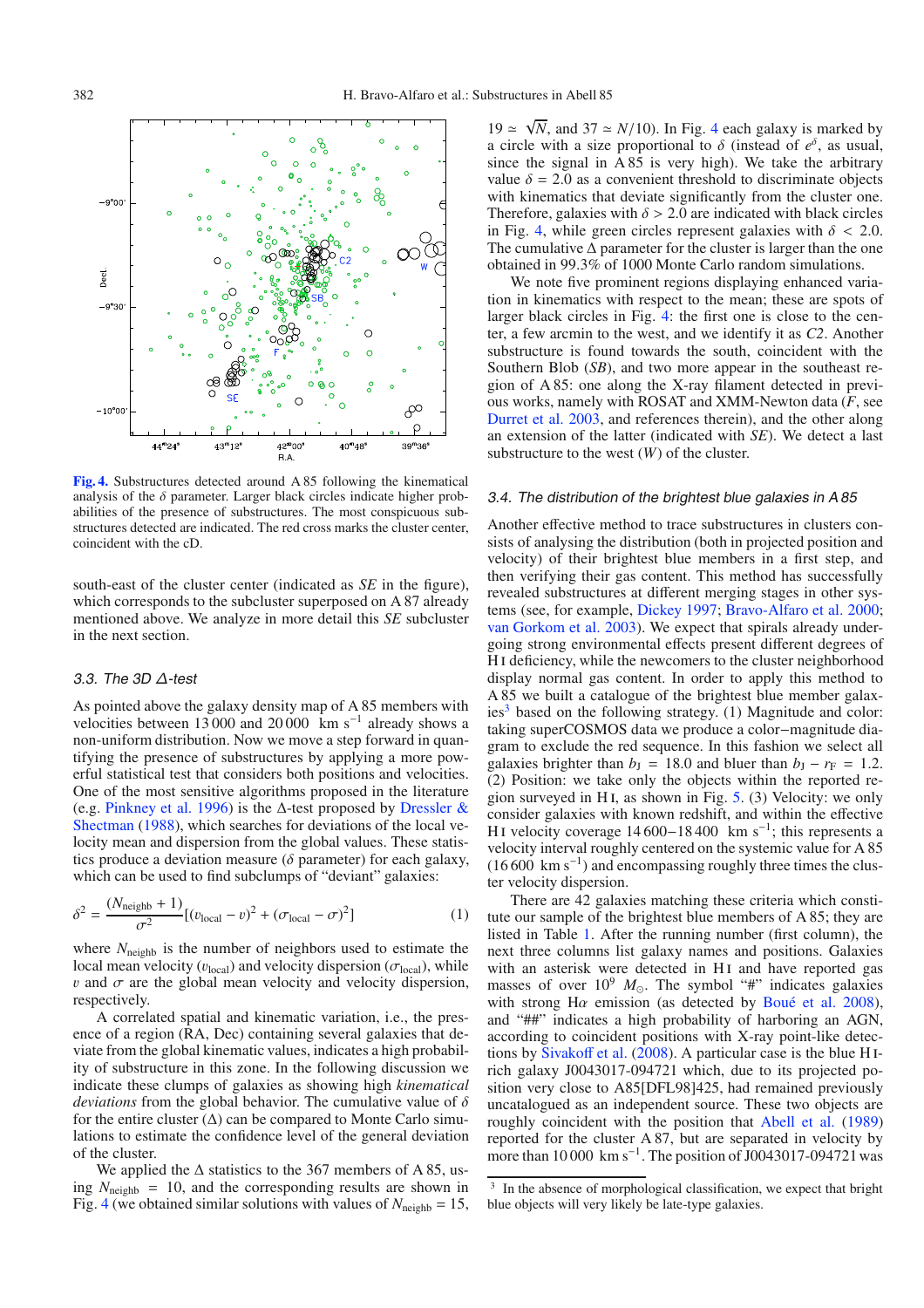<span id="page-4-0"></span>**Table 1.** The sample of brightest blue member galaxies of A 85. Objects with an asterisk are H<sub>I</sub> detections. "#" indicates strong Hα emission, and "##" indicates high probability of an AGN (see text).

| Running        | Name             | $\alpha_{2000}$ | $\delta_{2000}$ | $v_{\rm opt}$ | $\Delta v_{\rm opt}$ | $b_{\rm J}$ | $b_{\rm J}-r_{\rm F}$ | Dist  |
|----------------|------------------|-----------------|-----------------|---------------|----------------------|-------------|-----------------------|-------|
| number         |                  |                 |                 | $(km s^{-1})$ | $(km s^{-1})$        |             |                       | (Mpc) |
| (1)            | (2)              | (3)             | (4)             | (5)           | (6)                  | (7)         | (8)                   |       |
| $\mathbf{1}$   | A85[DFL98] 079*  | 0 40 31.66      | $-091320.0$     | 15480         | 121                  | 17.492      | 1.016                 | 1.35  |
| $\sqrt{2}$     | A85[DFL98] 133   | 04112.80        | $-093204.0$     | 17156         | 114                  | 16.547      | 1.028                 | 1.12  |
| $\mathfrak{Z}$ | A85[DFL98] 139*  | 0 41 14.19      | $-085553.4$     | 15146         | 185                  | 17.978      | 0.593                 | 1.60  |
| $\overline{4}$ | A85[DFL98] 150#  | 041 19.82       | $-092327.0$     | 14728         | 125                  | 17.649      | 1.104                 | 0.62  |
| 5              | A85[DFL98] 167   | 0 41 27.16      | $-091343.1$     | 14203         | 147                  | 16.802      | 1.080                 | 0.49  |
| 6              | A85[DFL98] 178   | 0 41 30.75      | $-090214.9$     | 15231         | 116                  | 17.210      | 1.092                 | 1.11  |
| $\tau$         | A85[DFL98] 193   | 0 41 34.91      | $-090047.5$     | 17550         | 88                   | 17.720      | 1.179                 | 1.19  |
| 8              | A85[DFL98] 201   | 0 41 36.22      | $-085934.7$     | 17969         | 174                  | 17.432      | 1.121                 | 1.26  |
| 9              | A85[DFL98] 221## | 0 41 42.96      | $-092621.4$     | 16854         | 143                  | 15.523      | 1.187                 | 0.56  |
| 10             | A85[DFL98] 226#  | 0 41 45.44      | $-094033.3$     | 17063         | 159                  | 17.783      | 0.961                 | 1.49  |
| 11             | J0041490-095705  | 04149.00        | $-095704.6$     | 15536         | 90                   | 16.860      | 0.968                 | 2.59  |
| 12             | A85[DFL98] 255#  | 0 41 53.45      | $-092940.8$     | 15326         | 115                  | 15.757      | 0.528                 | 0.77  |
| 13             | A85[DFL98] 267   | 0 41 57.34      | $-093523.9$     | 15885         | 144                  | 17.554      | 1.025                 | 1.15  |
| 14             | J0041599-093910  | 04159.89        | $-093910.0$     | 15761         | 113                  | 16.330      | 0.833                 | 1.41  |
| 15             | A85[DFL98] 279   | 0 42 02.16      | $-094017.6$     | 14097         | 147                  | 17.803      | 0.905                 | 1.48  |
| 16             | A85[DFL98] 286   | 0 42 05.04      | $-093203.9$     | 15832         | 168                  | 15.959      | 0.969                 | 0.96  |
| 17             | A85[DFL98] 291#  | 0 42 06.01      | $-093606.5$     | 15865         | 117                  | 17.476      | 1.198                 | 1.22  |
| 18             | A85[DFL98] 300   | 0 42 10.28      | $-085551.6$     | 17670         | 154                  | 17.566      | 1.176                 | 1.52  |
| 19             | A85[DFL98] 306   | 0 42 11.91      | $-095254.9$     | 16296         | 125                  | 17.160      | 1.114                 | 2.34  |
| 20             | A85[DFL98] 316   | 0 42 17.27      | $-092847.7$     | 15863         | 103                  | 17.554      | 1.073                 | 0.84  |
| 21             | A85[DFL98] 323*  | 042 18.72       | $-095413.5$     | 15577         | 117                  | 17.967      | 0.167                 | 2.45  |
| 22             | A85[DFL98] 338   | 0 42 24.23      | $-091616.6$     | 18184         | 115                  | 17.237      | 1.080                 | 0.58  |
| 23             | A85[DFL98] 347*  | 0 42 29.47      | $-100106.9$     | 15191         | 85                   | 17.750      | 0.595                 | 2.93  |
| 24             | A85[DFL98] 356   | 0 42 33.76      | $-085253.5$     | 17780         | 135                  | 17.002      | 1.178                 | 1.83  |
| 25             | A85[DFL98] 358   | 0 42 33.91      | $-090846.0$     | 16685         | 157                  | 17.351      | 1.048                 | 0.96  |
| 26             | A85[DFL98] 363   | 0 42 34.75      | $-093918.1$     | 16363         | 112                  | 15.873      | 1.188                 | 1.59  |
| $27\,$         | A85[DFL98] 374*  | 0 42 41.47      | $-085649.0$     | 15149         | 148                  | 16.586      | 0.907                 | 1.66  |
| 28             | A85[DFL98] 382#  | 0 42 43.91      | $-094420.7$     | 15232         | 119                  | 17.296      | 1.149                 | 1.96  |
| 29             | A85[DFL98] 391   | 04248.38        | $-093440.9$     | 17934         | 175                  | 17.885      | 0.945                 | 1.46  |
| 30             | J0043017-094721* | 0 43 01.71      | $-09$ 47 34.3   | 15110         | 22                   | 17.411      | 0.269                 | 2.29  |
| 31             | A85[DFL98] 429   | 0 43 04.16      | $-093243.1$     | 15846         | 156                  | 17.499      | 1.159                 | 1.56  |
| 32             | A85[DFL98]435    | 0 43 06.00      | $-095014.4$     | 14767         | 135                  | 16.953      | 1.196                 | 2.48  |
| 33             | A85[DFL98] 447   | 0 43 10.91      | $-094053.9$     | 16489         | 72                   | 16.110      | 1.143                 | 2.02  |
| 34             | A85[DFL98] 451## | 0 43 11.59      | $-093816.2$     | 16352         | 103                  | 16.024      | 1.054                 | 1.90  |
| 35             | A85[DFL98] 461*  | 0 43 14.34      | $-091021.4$     | 15008         | 142                  | 19.005      | 0.444                 | 1.49  |
| 36             | A85[SDG98] 3114* | 0 43 19.56      | $-090912.3$     | 15060         | 22                   | 19.360      | 0.285                 | 1.60  |
| 37             | A85[DFL98]483    | 0 43 30.48      | $-09$ 43 59.4   | 15157         | 151                  | 17.309      | 1.087                 | 2.39  |
| 38             | A85[DFL98]486*   | 0 43 31.16      | $-095146.4$     | 16582         | 94                   | 17.044      | 0.564                 | 2.79  |
| 39             | A85[DFL98] 491*  | 0 43 34.04      | $-085037.0$     | 14989         | 130                  | 17.164      | 0.559                 | 2.52  |
| 40             | A85[DFL98] 494   | 0 43 36.31      | $-092547.7$     | 15051         | 195                  | 16.830      | 1.168                 | 1.83  |
| 41             | A85[DFL98] 496*  | 0 43 38.77      | $-093120.6$     | 15068         | 130                  | 17.165      | 0.504                 | 2.00  |
| 42             | A85[DFL98] 502*  | 0 43 43.98      | $-090422.9$     | 14830         | 128                  | 17.694      | 0.772                 | 2.10  |
|                |                  |                 |                 |               |                      |             |                       |       |

determined in this work from a MEGACAM image taken at the 3.6-m CFHT [\(Boué et al. 2008\)](#page-8-35). In Col. 5 we give the optical radial velocity of the galaxies, obtained from the compilation described in Sect. [2.](#page-1-0) The respective estimated error (rms) in velocity is given in Col. 6. Column 7 gives the  $b<sub>J</sub>$  SuperCOSMOS magnitude of the galaxies. Column 8 gives the  $b_{\text{J}} - r_{\text{F}}$  color. Column 9 gives the projected distance to the cluster center in Mpc.

One of the most important results of this paper is shown in Fig. [5,](#page-5-1) where a very striking asymmetry in the blue-galaxy distribution through the whole cluster volume is seen. Crosses indicate the 42 brightest blue (cluster-member) galaxies plotted over a composite view of A 85 seen in optical and X-rays. As expected, the 12 H i detections (encircled crosses) are within this sample, and the remaining 30 constitute the category of gas deficient (H<sub>I</sub>-non detected) blue galaxies. To check if this asymmetric distribution is really a property of the blue members of A 85, we examined the distribution of non-emission line cluster

galaxies taken from a sample of 232 objects with SDSS spectra, which should be representative of red members. As expected, these display a very regular distribution, concentrated around the cluster center [\(Caretta et al. 2008](#page-8-37)).

The spatial distribution of the H i detections follows the same asymmetric trend as blue galaxies: all but two are projected east of the center of A 85 where they are roughly distributed in two regions. The first *group* of five HI detections is projected at an average distance of ∼30 NE from the center of A 85. An interesting feature to notice is that these five H i-rich blue galaxies (A85[DFL98]374/461/491/502 and [SDG98]3114) display an intriguingly low velocity dispersion of just 120 km s−1, but are spread (in projection) across a large area of ∼1.2 Mpc.

The second group of H<sub>I</sub> detections is projected SE of A 85, around the position of our detected *SE* substructure (see Fig. [4\)](#page-3-2). Five galaxies are detected in H<sub>I</sub> in this region with at least four of them having higher probabilities of belonging to a real subcluster when compared to those in the NE (see below). In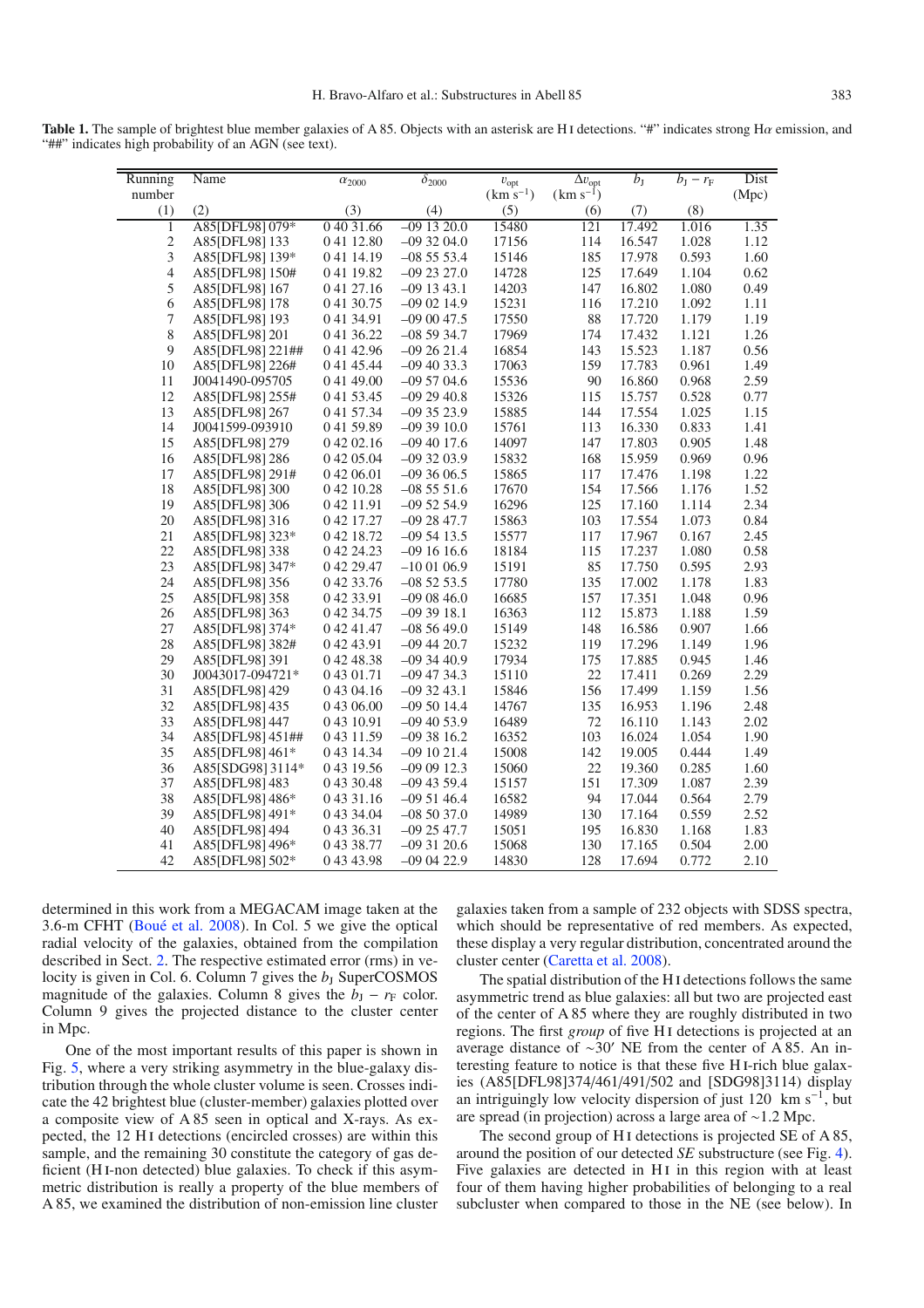<span id="page-5-1"></span>

**[Fig. 5.](http://dexter.edpsciences.org/applet.php?DOI=10.1051/0004-6361:200810731&pdf_id=5)** Distribution of the brightest blue galaxies through A85, indicating the position of the H i rich (encircled crosses) and the H i poor galaxies (crosses). The center of the X-ray emission (red contours) as seen by ROSAT coincides with the cD galaxy. The ellipse roughly draws the position of the X-ray filament mentioned in the text. Large dashed circles correspond to the 1.0 Mpc and 2.4 Mpc radius. The blue external polygon indicates the VLA-H i surveyed area.

addition to these H i detections (A85[DFL98]323, 486, 347 and J004301-094721), many other (gas poor) blue objects appear in the SE quadrant. The H i-rich galaxies are projected, on average, some  $35'$  SE of the center of A 85, along the extension of the X-ray filament (indicated by an ellipse in the figure). Similar to the five galaxies detected NE of A 85, these are also spread over a large area (more than one Mpc, [Bravo-Alfaro et al. 2008](#page-8-24)), and they form a grouping with low velocity dispersion (see Table [1\)](#page-4-0).

The asymmetry in the distribution of blue galaxies is better quantified if we refer to the quadrants indicated in the figure.  $SW \rightarrow NW \rightarrow NE \rightarrow SE$  gives the sequence from the poorest to the richest in blue galaxies. Relative to the other quadrants, the SW region is almost empty of blue galaxies, containing only four of these objects (all H i-poor). In comparison, six blue objects are seen in the NW and nine in the NE, where two and five H i detections were found respectively. By far the richest region in blue galaxies is the SE, where 23 blue objects are distributed from the highest density zone of the cluster ICM, going through the X-ray filament area (indicated by an ellipse), and then spread around the position of the *SE* substructure. Only five of those are detected in H i. Most of the blue galaxies projected on this region display velocities in the range  $15000-16300$  km s<sup>-1</sup> (Table [1\)](#page-4-0), and several display wide  $H\alpha$  equivalent widths (larger than 25 Å). The presence of this indicator of star formation [\(Boué et al. 2008,](#page-8-35) and Paper II in prep.) strongly supports the hypothesis of a merging between a subcluster of galaxies and A 85.

# <span id="page-5-0"></span>**4. Discussion**

#### 4.1. Substructures across A 85

The results of the previous section clearly reveal the following substructures.

**The core**: the central region of the cluster appears to be dynamically very active and presents strong signs of past activity [\(Kempner et al. 2002](#page-8-13); [Durret et al. 2005](#page-8-14)). We confirm this by detecting the most prominent substructure  $(C2)$  projected ∼5' west of the cluster center and consisting of two blobs. The ridge defined by these two blobs is oriented in a SE-NW axis, and the position angle of this axis is roughly the same as the orientation of the X-ray filament and its extension to the *SE* substructure. Most of the galaxies in *C2* present velocities around  $15\,800 \, \text{km s}^{-1}$ , well under the systemic value of A 85 (16 600 km s<sup>-1</sup>).

The southern part of *C2* has been seen in X-rays as a diffuse source with Chandra (see Fig. [1](#page-2-1) of [Kempner et al. 2002](#page-8-13), the structure which they call "the southwest subcluster"). Here we report that the clump of galaxies associated with this structure further extends some  $10'$  to the *N* (see Fig. [4\)](#page-3-2), with another clump centered on the second brightest galaxy of A 85 (KAZ 364). This is a very peculiar spiral reported as an individual X-ray source by [Sivako](#page-8-36)ff et al. [\(2008\)](#page-8-36), and classed an AGN. In spite of the large area covered by this survey, the authors only report individual X-ray sources; no diffuse emission is det[ected around KAZ 364, equivalent to that seen by](#page-8-13) Kempner et al. [\(2002\)](#page-8-13) in the southern tail of this grouping. This object also has the lowest radial velocity in the whole A 85 sample and, being outside the VLA velocity coverage, it is not included in Table [1.](#page-4-0) The δ signals associated with *C2* decreases if we remove this galaxy from the sample, but the difference is not significant. The whole *C2* structure, with diffuse X-ray emission on its southern tail, strongly suggests a subcluster undergoing an advanced merging process with the main cluster core, in agreement with the general scenario proposed by [Durret et al.](#page-8-14) [\(2005](#page-8-14)).

**The southern blob and filament**: region *SB*, projected some 10' south of the cD, probably consists of an almost disrupted group of galaxies merging from the south [\(Kempner et al. 2002](#page-8-13)). Intriguingly enough, the galaxies within this structure display velocity values around 17 000 km s<sup>-1</sup>, i.e. larger than the substructures *C2*, *F* and *SE*. Clearly identified in Fig. [3,](#page-2-3) this substructure has the most accentuated density enhancement, even comparable to the core of A 85, while its kinematics do not deviate much from the global pattern – this is indicated with small green circles in Fig. [4](#page-3-2) at the same position. The opposite occurs with clump *F*, a substructure projected midway along the X-ray filament described by [Durret et al.](#page-8-31)  $(2003)$  $(2003)$ , about 20' away from the cluster center. This is not detected as a significant enhancement in the isodensity plot (Fig. [3\)](#page-2-3) but deviates very much from the global kinematics (see the large black circles in Fig. [4\)](#page-3-2). This structure is between the subgroup 3 in [Durret et al.](#page-8-11) [\(1998b\)](#page-8-11) and the southern blob.

**The SE region**: as outlined in the previous sections, the SE is a very interesting region. The substructure marked *SE* in Fig. [4](#page-3-2) is close to the projected position of the A 87 cluster, roughly in the middle of the X-ray filament as detected in the ROSAT PSPC field [\(Durret et al. 1998b\)](#page-8-11), or equivalently, at the end of the [filament portion detected in the XMM-Newton field \(](#page-8-31)Durret et al. [2003](#page-8-31)). This is a clump with very prominent kinematic deviations (large black circles) but is barely detected as a galaxy density enhancement in Fig. [3.](#page-2-3) The most likely explanation is that we are dealing with a relatively poor subcluster undergoing a high velocity infall towards A 85. Many of the galaxies within this substructure display velocities around 15 800 km s<sup>-1</sup>, the same as substructures *F* and *C2*. Most of the *SE* galaxies have blue colors, indicative of late type morphologies, and the galaxies detected in H<sub>I</sub> southeast of A 85, being within this velocity range, are certainly associated with this infalling group. In Paper II we analyse the spectral properties and NIR images of selected galaxies in this area.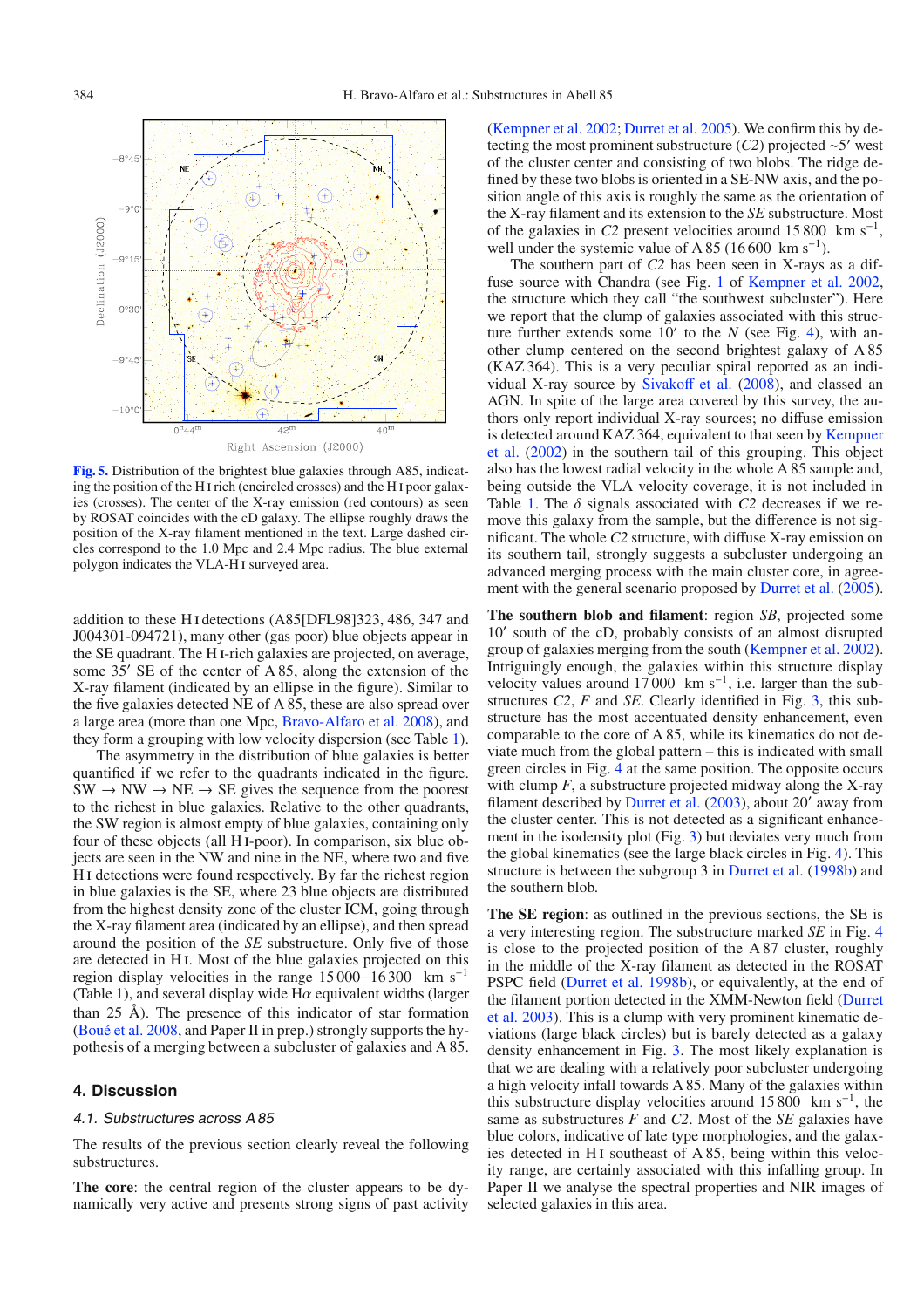**The W group**: another region with several large  $\delta$  values is seen about 35' west of the cluster center (marked with *W*). It is roughly at the same projected distance from the cluster center as the *SE* clump. These objects are outside the useful VLA-FOV and we have no information on their gas content; furthermore it is outside all the reported X-ray surveys. This group of galaxies displays a velocity around  $18\,000$  km s<sup>-1</sup>. As this group is not projected along a major large scale filament, it is impossible to say if a dynamical relation exists with A 85.

**The NE region**: the H i-detected galaxies in the NE quadrant of A 85 (encircled crosses in Fig. [3\)](#page-2-3), in spite of displaying a tight velocity dispersion, are neither detected in the isodensity plot (Fig. [3\)](#page-2-3) nor as a kinematical structure (Fig. [4\)](#page-3-2). We applied larger values of  $N_{\text{neighb}}$  unsuccessfully trying to separate these objects from the global kinematics. This is likely due to the very large area over which they are spread and to the small number of galaxies being part of this possible structure.

# 4.2. H<sub>1</sub>-rich vs. H<sub>1</sub>-poor galaxies: the radial distribution

Striking observational evidence found in many of the clusters surveyed in H<sub>I</sub> is the presence of galaxies and groups, projected at large radius from the cluster center, that have been strip[ped of a major fraction of their gas component \(e.g.](#page-8-38) Solanes et al. [2001,](#page-8-38) and references therein). Their large distance from the densest zones of the ICM raises the question of whether the typical ram pressure stripping approach could account for such effects. The best known examples have been reported in Coma [\(Gavazzi 1987](#page-8-39); [Bravo-Alfaro et al. 2000](#page-8-33)[\) and in Perseus I \(](#page-8-40)Levy et al. [2007](#page-8-40)). Based on Arecibo data, [Gavazzi](#page-8-39) [\(1987](#page-8-39)) reported a number of H i deficient galaxies at large radii from Coma, projected on the intermediate zone between this cluster and A 1367. In addition to this, [Bravo-Alfaro et al.](#page-8-33) [\(2000\)](#page-8-33) reported one group of late-type galaxies projected 0.9 Mpc east of the Coma center, with strong H i deficiency. More recently, [Levy et al.](#page-8-40) [\(2007\)](#page-8-40) found a very interesting picture in Pegasus I, a system which lacks a harsh ICM and where we do not expect ram pressure to strip large amounts of gas. These authors report a number of spirals, near the cluster core but also in foreground and background groups, ranging from moderate H<sub>I</sub> deficiency to truncated gas disks. These cases can be added to other stripped objects in low density environments, such as NGC 4522 in Virgo [\(Kenney et al.](#page-8-41) [2004](#page-8-41), and references therein) and NGC 2276 in the NGC 2300 group [\(Davis et al. 1997\)](#page-8-42). With the same trend we have A 85, with many gas-poor blue galaxies lying at 2−2.5 Mpc from the cluster center in projection.

A very important step forward on this issue was made by [Tonnesen et al.](#page-8-43) [\(2007\)](#page-8-43), who carried out a cosmological simulation of cluster evolution. They found that gas stripping may occur out to the cluster virial radius, as observed in A 85 and the clusters mentioned above. Very interestingly, their model predicts that ram pressure stripping remains the most important mechanism responsible for the loss of inter-stellar gas, and they found that a fraction of galaxies is affected by this process in the intermediate cluster zone (1.0−2.4 Mpc) and up to the periphery (2.4−5.0 Mpc). This is in close agreement with our observational results. With the help of Table [1](#page-4-0) and Fig. [5](#page-5-1) we see that, among the 42 brightest blue member galaxies of A 85, 30 are deeply gas deficient and constitute our sample of blue gas-poor galaxies. The radial distribution of these H i-deficient objects is as follows: only 8 are within the inner radius (*r* < 1.0 Mpc) while 22 are in the transition zone (1.0−2.4 Mpc). These gas-poor blue

**[Fig. 6.](http://dexter.edpsciences.org/applet.php?DOI=10.1051/0004-6361:200810731&pdf_id=6)** Histogram of the radial distribution of the two populations: HI-rich (gray columns) vs. HI-poor (empty columns) galaxies. This clearly shows that, on average, the former are found at larger distances from the cluster center.

galaxies along the transition zone of A 85 would match the stripped population predicted by [Tonnesen et al.](#page-8-43) [\(2007](#page-8-43)).

Figure [6](#page-6-0) clearly shows that projected positions of H<sub>I</sub>-rich galaxies (filled columns), measured from the cluster center, follow a different distribution when compared with the HI-non detections (empty columns, see also Table [1\)](#page-4-0). The histogram displays bins of 0.5 Mpc, where the X-axis corresponds to the radius measured from the cD galaxy. Average positions are 2.07 Mpc and 1.42 Mpc, for H i-rich and H i-deficient galaxies, with standard deviations of 0.53 and 0.59 respectively. In order to examine the difference between both distributions we applied the Kolmogorov-Smirnov test, which is sensitive to global shape differences. We find they are different with a significance level of 0.99. We complement this by applying the *t* distribution to explore the difference of two means (case  $n_1 + n_2 - 2 = 40$  degrees of freedom). The hypothesis  $H_0$ :  $\mu_1 = \mu_2$  is discarded with a confidence level of 0.99.

# 4.3. Ram pressure stripping in A 85

In order to quantify the strength of the ICM-ISM interaction exerted on our sample of blue galaxies around A 85 we compute, as a first approach, the cluster gas density distribution and extrapolate it to radii of 2.0−2.5 Mpc. We follow the hydrostatic-isothermal β-model of [Cavaliere & Fusco-Femiano](#page-8-44) [\(1976](#page-8-44)), given by:

$$
\rho(r) = \rho_o [1 + (r/r_c)^2]^{-3\beta/2}.
$$
\n(2)

We take the parameters of the gas profile of A 85 from [Chen et al.](#page-8-45) [\(2007](#page-8-45)): core radius  $r_c = 82$  kpc, central density  $\rho_o = 0.0257$  cm<sup>-3</sup> (and assuming that this is an electrically neutral gas), and  $\beta$  = 0.532. We then compute the ram pressure stripping as a function of radius from the cluster center following [Gunn & Gott](#page-8-46)'s [\(1972](#page-8-46)) equation:  $P_{\text{ram}} = \rho_{\text{ICM}} \times v_{\text{rel}}^2$ , where  $\rho_{\text{ICM}}$  is the density of the ICM at the galaxy position, and  $v_{\text{rel}}$  is the galaxy velocity relative to the ICM. Ideally, the latter should be the component of the real velocity perpendicular to the galaxy disk (as defined

<span id="page-6-0"></span>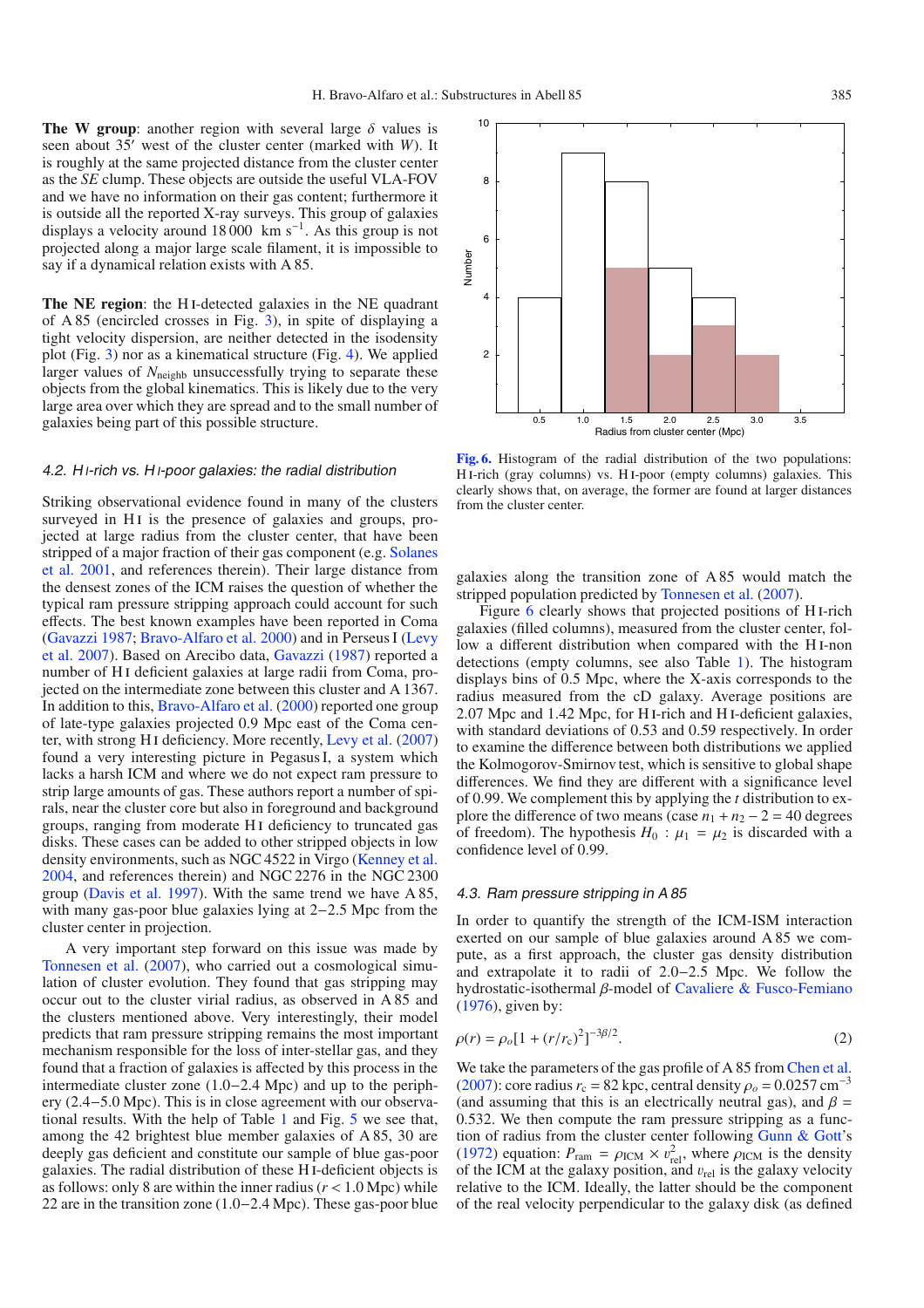e.g. in [Cayatte et al. 1994](#page-8-47)), but not having information on the inclination angle nor on the velocity of the galaxy in the plane of the sky we will thus consider radial velocities, relative to the cluster systemic movement, as a first approach. Normally, since galaxy tangential velocity components are expected, this approximation underestimates the real  $v_{rel}$ , making our value of  $P_{ram}$  a lower limit of the real one.

For the estimation of  $P_{\text{ram}}(r)$  we consider three values of  $v_{\text{rel}}$ : first we take 1000 km s<sup>-1</sup>, roughly matching the (radial) velocity dispersion of the cluster, which is also a lower limit of the (radial) relative velocity between the *SE* clump ( $\sim$ 15 800 km s<sup>-1</sup>) and A 85 ( $\sim$ 16 600 km s<sup>-1</sup>). We include two other velocity val-ues as reference, 500 km s<sup>-1</sup> and 1500 km s<sup>-1</sup>. Figure [7](#page-7-1) displays the output of  $P_{\text{ram}}$  for values between 1.0 and 2.6 Mpc.

In order to quantify the effects of ram pressure stripping on individual galaxies we compare these values with the restoring force, defined as  $F_r = 2\pi G \sigma_{\text{tot}} \sigma_{\text{gas}}$ . This is a measure of the galaxy autogravitational binding force per  $cm^{-2}$  (having units of dyn cm−2, it can be directly compared with the ram pressure). For this comparison we take the typical value of  $F_r$  =  $2 \times 10^{-12}$  dyn cm<sup>-2</sup>, obtained by [Cayatte et al.](#page-8-47) [\(1994\)](#page-8-47) for spiral galaxies in Virgo. If we inspect Fig. [7](#page-7-1) we notice that, in spite of the low ICM density values in the transition zone (where the *SE* clump is found),  $P_{\text{ram}}$  is larger than the restoring force up to 2.0 Mpc from the cluster center for  $v_{\text{rel}} \ge 1000 \text{ km s}^{-1}$ . Even the lowest velocity in our estimation ( $v_{\text{rel}} = 500$  km s<sup>-1</sup>) produces values of ram pressure of the same order of magnitude as *F*<sup>r</sup> within the inner 1 Mpc. This unexpected result confirms that we should not discard ram pressure stripping as a mechanism playing a major role in driving galaxy evolution when dealing with high infall velocities relative to a cluster with a dense ICM such as that of A 85.

# <span id="page-7-0"></span>**5. Summary**

Our results can be summarized as follows:

- 1. We first analysed the distribution of galaxies with measured redshift in the line of sight towards the complex A 85/87/89, within a region of about 1.5 degrees side around the center of A 85. For A 85 we find 367 member galaxies in the velocity range 13 000−20 000 km s−1. We confirm the presence of two background structures near the position of A 89. The farthest cluster in our sample is A 87, at ~39 000 km s<sup>-1</sup>.
- 2. We revisited the 2D (RA, Dec) distribution of galaxies through the whole A 85/87/89 complex and trace for the first time the isodensity contour map only with members of A 85. This highlights the substructures of A 85 from the background clusters. Three major density peaks are revealed: two in the inner part of the cluster and one at ∼2 Mpc in the SE direction, superimposed on the projected position of A 87.
- 3. We ran the 3D kinematical Δ-test (RA, Dec, v*el*) for the member galaxies of A 85. We detect different clumps of galaxies going from the center of A 85 and extending towards the SE. The first substructure reveals the inner structure of the core of A 85, with a group of galaxies in an advanced merging stage with the main cluster body. We also report a structure coincident with the X-ray Southern Blob, roughly 0.7 Mpc south of the center of A 85. Another substructure appears along the X-ray filament, more than 1 Mpc SE of the cluster center. Finally, the *SE* clump is projected at more than 2 Mpc from the center of A 85, at  $\sim$ 15 800 km s<sup>-1</sup>, coincident with the infalling sub-cluster revealed by the 2D analysis.

<span id="page-7-1"></span>

**[Fig. 7.](http://dexter.edpsciences.org/applet.php?DOI=10.1051/0004-6361:200810731&pdf_id=7)** The ram pressure stripping, in units of  $10^{-12}$  dyn cm<sup>-2</sup>, as a function of distance from the center of A 85, estimated for radii up to ∼2.5 Mpc. Three different velocities, relative to the ICM, were applied: 500, 1000 and 1500 km s<sup> $-1$ </sup>. As a comparison, the solid line indicates the value of the restoring force  $F_r$  (see text).

- 4. We built a sample of the brightest blue galaxies, with 42 members of A 85 in the velocity range  $14600-18400$  km s<sup>-1</sup>, and we trace their spatial distribution throughout the cluster. By taking into account the region surveyed in H<sub>I</sub> and the velocity range covered by [Bravo-Alfaro et al.](#page-8-24) [\(2008\)](#page-8-24), we obtain information on the gas content of this sample, with just twelve objects (H i-detections) showing rather normal gas content or mild deficiency; the remaining 30 blue objects represent deficient galaxies. The spatial distribution of the whole 42 blue brightest members is totally unexpected, with about half of them projected on the SE quadrant of the cluster. This strongly supports the presence of sub-clusters in an early stage of merging with A 85, infalling with a relative velocity greater than 1000 km  $s^{-1}$ .
- 5. The distribution of the blue sample is also remarkable when measured as a function of the projected distance to A 85. From the sample of 42 blue members, 32 are projected on the transition zone (1.0−2.4 Mpc), and 22 of these are very gas deficient. We compare the positions of the two populations as a function of projected radius from the cluster center. We show that H<sub>I</sub>-rich galaxies are projected, on average, much further than H<sub>I</sub>-deficient ones: the mean projected distances are 2.1 Mpc and 1.4 Mpc respectively.
- 6. We estimated ram pressure stripping in A 85 as a function of radius in order to quantify the environment's ability to decrease the gas fraction in spirals, in particular in the gas-poor blue galaxies reported in the SE region, ∼2 Mpc away from the center of A 85. Considering gas density parameters of A 85  $(\beta$  model and X-ray parameters) and different values of velocity relative to the ICM, we found that ram pressure is several times larger than the restoring force for typical spirals, when velocities relative to A 85 are over 1000 km s<sup>-1</sup>. This would explain the presence of the impressive sample of gas-poor blue-galaxies projected at the edge of the